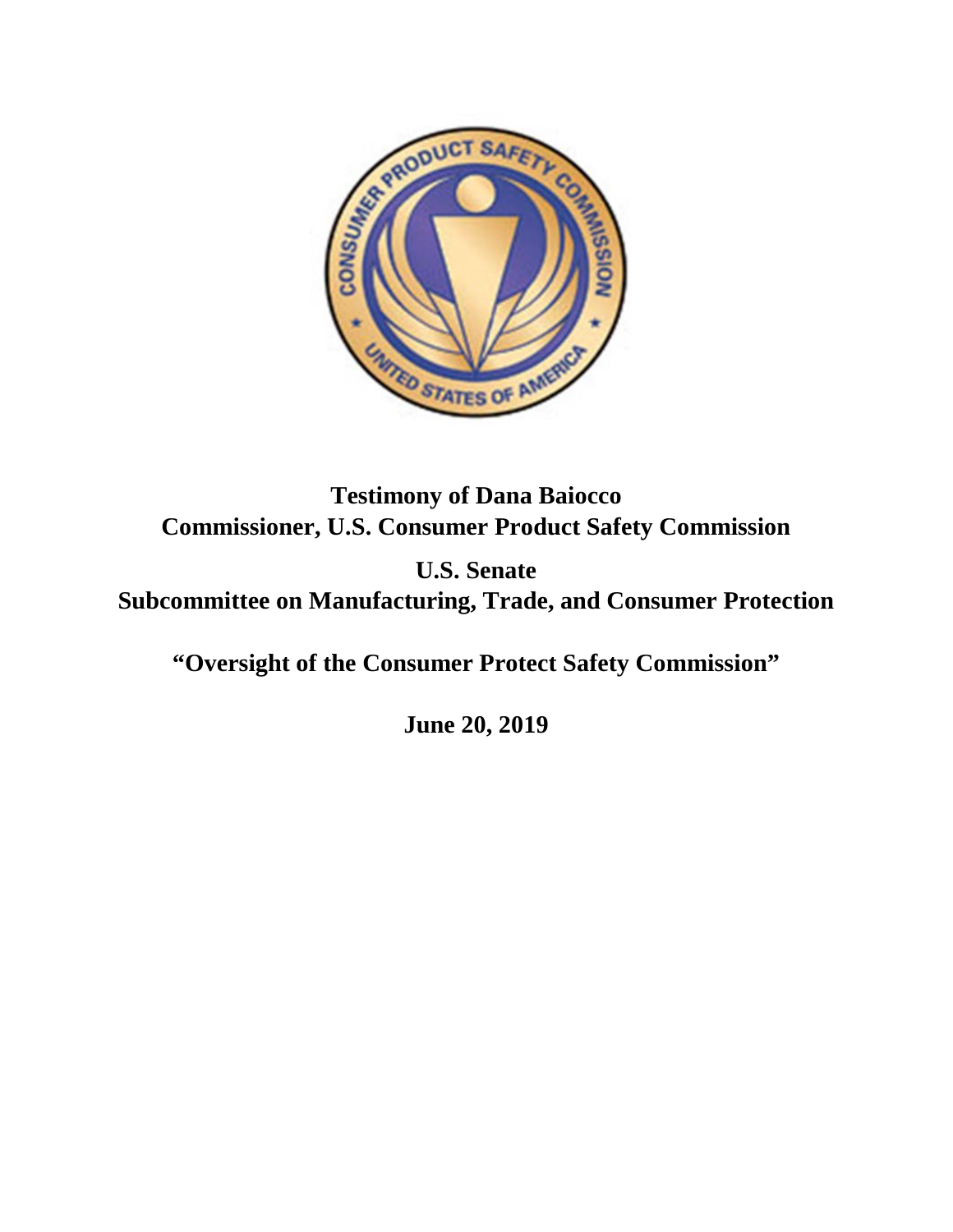## **Testimony of Commissioner Dana Baiocco U.S. Senate Committee on Commerce, Science, and Transportation Subcommittee on Manufacturing, Trade, and Consumer Protection June 20, 2019**

Good morning, Chairman Moran, Ranking Member Blumenthal, and Members of the Senate Subcommittee on Manufacturing, Trade, and Consumer Protection. Thank you for inviting me to this hearing and for providing all of the CPSC Commissioners with the opportunity to appear before you today. It is a great responsibility to discuss the status of the Agency. A frank evaluation of the Agency's performance is the first step to ensuring that the Agency is operating as effectively as possible given the complex and fast-paced issues in today's consumer product safety world.

The Agency can and must do more to facilitate its mission in this global economy. First, we must enhance the Agency as a whole to better serve the American consumer. To do this, the Commission must commit immediately to three investments that will make the Agency more efficient, nimble, and effective: (1) improved equipment; (2) additional and specialized personnel to revamp the Agency's technology, data capabilities, and hazard identification systems; and (3) a more robust plan for testing and evaluating emerging technologies and products in general.

Given the speed with which new products enter the market, the ease with which they get directly into consumers' homes, and the complexity of the global supply chain, which includes products that do not comply with our safety rules and standards, real action must be taken to keep the Agency relevant. We must transition the CPSC into a forward looking Agency rather than a reactive one.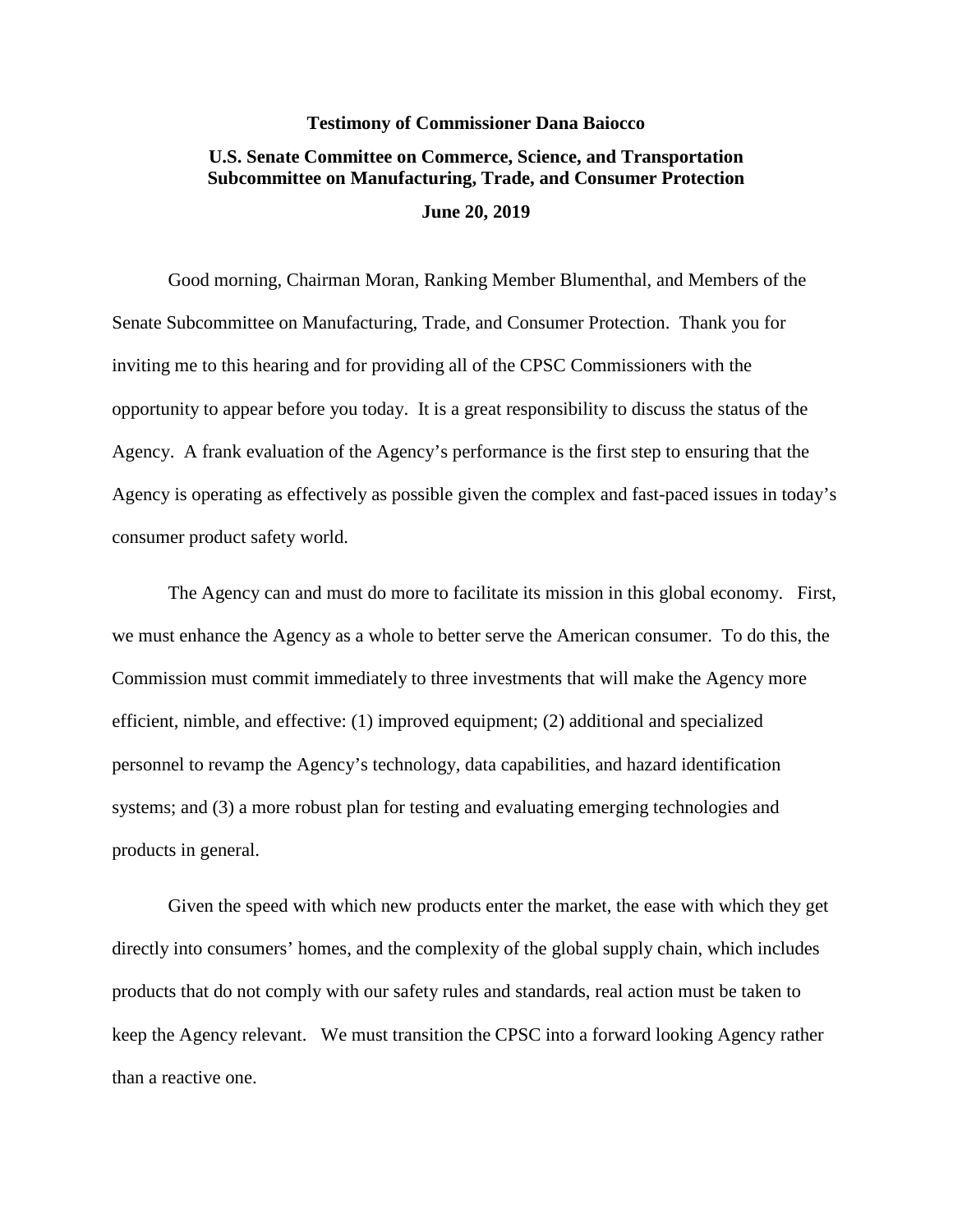To illustrate, there is a great demand for the production of more "sustainable" products. To the extent that "sustainable" includes recycled or reusable products, the Agency must ensure that this demand does not indirectly undo safety advancements that the Agency has worked long and hard to achieve. The Agency should be studying now, and not reacting later, to any such potential pitfalls.

Second, the Agency must be purposeful in its regulatory activities. Rulemaking, of course, is a key part of the CPSC's charge but, the Agency must do a better job with this authority. When the Agency promulgates a safety rule, it should do it swiftly and decisively, and have a legally sound and scientific reason to do so. It serves no purpose to force a rule that does not solve, or at least effectively address, the hazard. All Agency actions must be credible, rationally related to the hazard before it, and consistent with the rule of law. The Commission should not support any process that merely meets an "arbitrary and capricious" standard.

Third, the CPSC should be the gold standard in engineering, testing, and problem solving. Our engineers must be more solution-oriented, and empowered to solve product hazards affirmatively. Our compliance team should accept and capitalize on opportunities where industry is willing to share sound testing results and roadmaps for successful programs that the Agency does not yet have. An "us versus them" mentality will impede good engineering solutions and interfere with strong stakeholder relationships.

 Since joining the CPSC, I have worked on some individual initiatives designed to contribute to the Agency's mission. For example, I have pushed for, and the Agency now has, a mobile-friendly recall app. This simple, inexpensive initiative is just one way the Agency is closing the gap between the way it works and the way today's consumer operates.